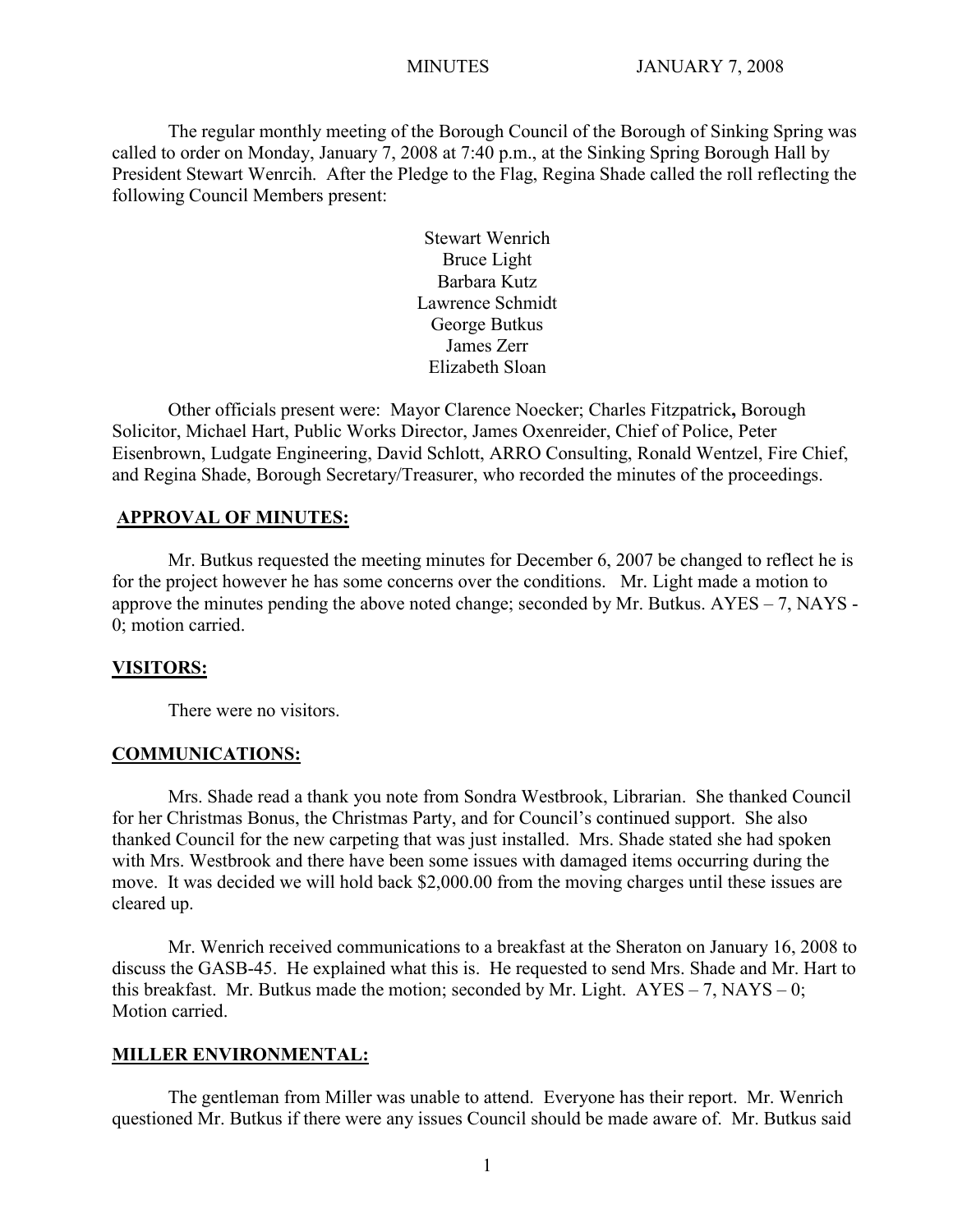# **MILLER ENVIRONMENTAL(cont'd):**

that during the ice storm a piece of the fencing got damaged. It was mid December. The committee authorized the emergency repair as it was under \$1,000.00. Mr. Butkus also believes that the work on Broad Street has begun. Most of that section shall be slipped lined; however there will be a section that does need to be dug up where the laterals meet the main. Mr. Schmidt questioned how comes Council was not informed the work would be done prior to when the work began. Mr. Butkus stated he can't speak on timing; however Council was aware this project would be beginning. Mr. Schmidt said yes that was done, but it was done without anyone knowing about it. Mr. Wenrich stated yes, we knew the work was going to be done; however we didn't know a start date. Mr. Butkus could not answer that because as of the last Authority meeting no date was stated. Mr. Schmidt said in the future if they are going to be digging up our streets, our streets department should be aware of this. Mr. Wenrich said that our Public Works Director was not invited to the preconstruction meeting. Mr. Wenrich also questioned if the fire company was made aware of this and if a timely notification was given to the residents along Broad Street. Mr. Fitzpatrick questioned if PA American Water Company was digging up our street wouldn't they need to pull a permit. Mr. Hart stated yes. Mr. Fitzpatrick questioned if this contractor has obtained a permit. Mr. Hart said no. A lot of Borough's that do their own work don't require a permit. Mr. Fitzpatrick stated we aren't doing the work. Mr. Schlott thought the Borough had been notified but as he looked into this he found that it had not happened. Mr. Schlott has explained to his office this is not to happen again. Ms. Sloan stated she has about a half a ton of blue stone along with two (2) metal plates parked in front of her house. She feels this should be located somewhere else not in front of her driveway. Mr. Schlott will be talking with the individual who is handling this. Mr. Fitzpatrick feels the contractor should make contact with the Borough about cutting into our Borough streets. Mr. Schmidt questioned if the residents had ample notice. Mr. Butkus feels this should be part of the contractor's responsibility. Mr. Schlott said that the residents were notified on Friday. He told the individuals who were working on this project that they must notify the people who would be directly affected by this project. He said letters were hand delivered on Friday and he is aware that was short notice. Ms. Sloan received nothing. Mr. Schlott stated there are only three (3) laterals being dug up and she might not be directly affected. Mr. Wenrich said this is where communication is so important. Someone needed to give the contractor the okay to begin work there. Mr. Wenrich feels that whoever told the contractor it was okay to begin work should have let the Borough know this would be starting along with those people directly affected on Broad Street. Mr. Wenrich feels we need to have communication between Council, the Authority, and the residents. Mrs. Diane Yarger of Broad Street stated she had spoken to Bob Ludgate, Jr. of Ludgate Engineering and he feels with this ground water there could have been backing up of water into their basements. He said they might need to dig them up. The issue was deferred to Peter Eisenbrown of Ludgate. No one was able to speak about this. Mrs. Yarger did receive a phone call from ARRO about this project. Mr. Schmidt asked Mr. Eisenbrown to look into this. Mr. Eisenbrown said he would certainly do that in conjunction with Mr. Schlott as this was basically a sewer issue. Mr. Schmidt's concern and Mrs. Yarger agreed was what is the timeline regarding this project as they are beginning work there. Ms. Sloan stated it is open right now and Mrs. Yarger stated hers has not been opened yet. Mr. Fitzpatrick questioned if this was a municipal problem. Mr. Butkus said it would be for the area not just one (1) property. A discussion ensued as to infiltration and runoff into our system. Mr. Bondarchuck was hoping that when it is time to backfill everything will be brought back to the way it was before the work is done. Mr. Wenrich asked the street department, the sewer committee, and the streets committee to look at this project.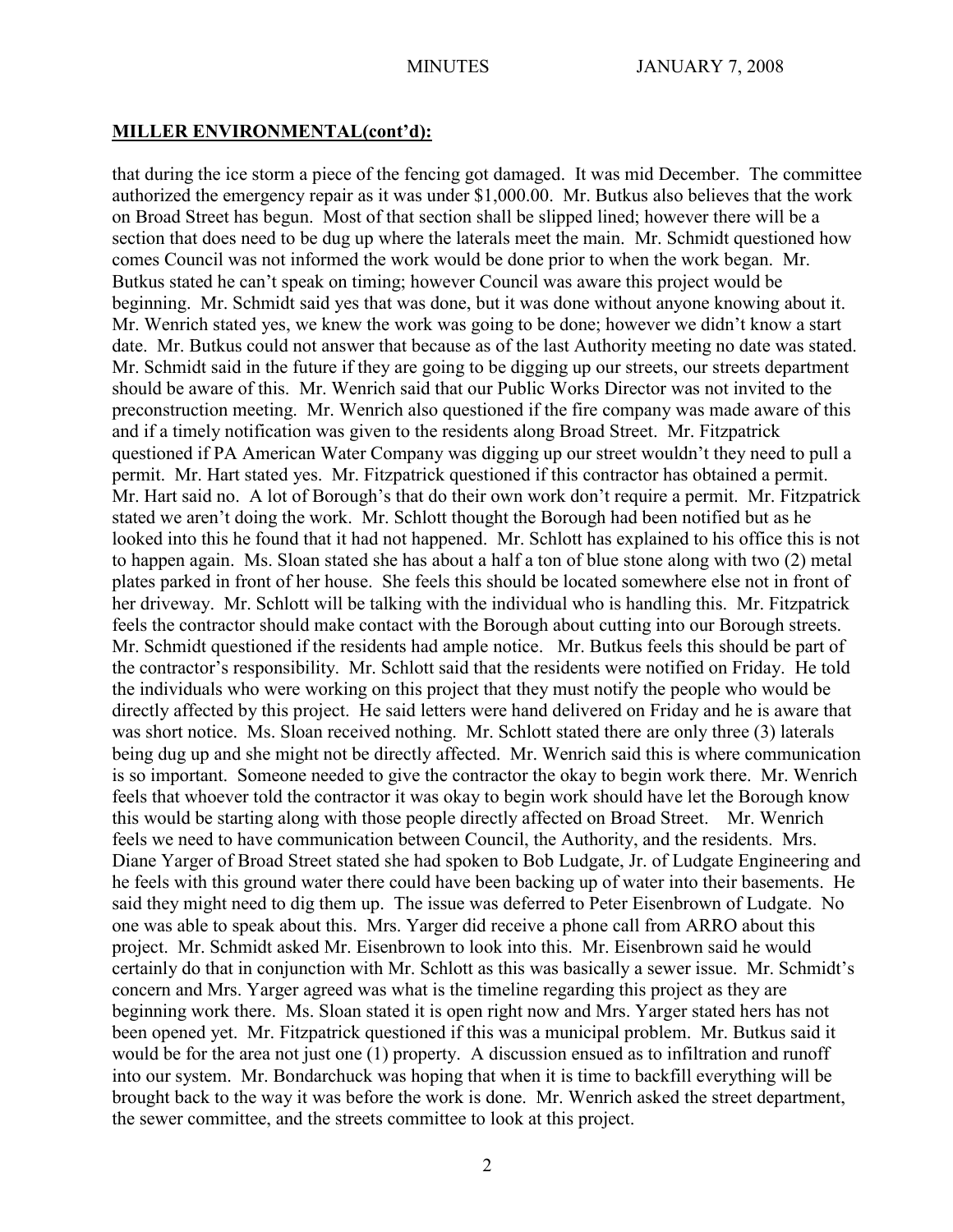## **UNFINISHED BUSINESS:**

There was no unfinished business.

Mrs. Shade stated that Mrs. Lisa Lasky of the Friends of the Library is requesting the use of the basement for their book sale on April  $3<sup>rd</sup>$ ,  $4<sup>th</sup>$ , and  $5<sup>th</sup>$ . Mr. Butkus made a motion to allow the Friends of the Library to use the basement for their book sales; seconded by Mrs. Kutz.  $AYES - 7$ , NAYS – 0; Motion carried.

# **EXECUTIVE SESSION:**

Mr. Wenrich called for an executive session for personnel issues at 7:55 p.m.

# **RECONVENE:**

Council reconvened at 8:14 p.m. and no action was taken.

# **NEW BUSINESS:**

A request for a handicap parking space was presented for 649 Vester Place, the Mayor stated. He made the recommendation. Ms. Sloan made a motion to create a handicap parking space at 649 Vester Place; seconded by Mr. Butkus. AYES – 7, NAYS – 0; Motion carried. The Safety Committee also reviewed the request and they were in agreement.

The next item was Escrow Release Number 20 for Brookfield Manor Phase I. The amount is \$15,649.60. Mr. Butkus questioned if this was the time to bring up replacing the trees. Mr. Zerr stated that when the Safety Committee looked at it due to the time frame it is recommended that we wait till spring before we do anything. Mrs. Kutz made a motion to release \$15,649.60; seconded by Mr. Zerr.  $AYES - 7$ ,  $NAYS - 0$ ; Motion carried.

The next issue was Escrow Release Number 12 for Brookfield Manor Phase II in the amount of \$33.973.77. Mr. Zerr made a motion to release \$33,973.77; seconded by Mr. Schmidt. AYES – 7, NAYS – 0; Motion carried.

Mr. Butkus brought up about our Task Force representative. Ms. Sloan is now on Council and he was questioning if we need to appoint a member from the community to take her place. Mr. Zerr stated we do need to do that. Mr. Wenrich is going to defer that to a later meeting or workshop.

# **RONALD WENTZEL – FIRE CHIEF:**

Mr. Ronald Wentzel stated that over the last six (6) months is attendance has been lax due to his work. He apologized. He was working overtime and now that is over. He assumed responsibility for not having another representative here at the meetings. The fire department which is strictly volunteer has achieved two (2) records. In the month of December they did 64 calls. He explained that they had enough men during the ice storm to man all the equipment at our fire company plus supply two (2) full teams to help out in Lower and South Heidelberg Townships.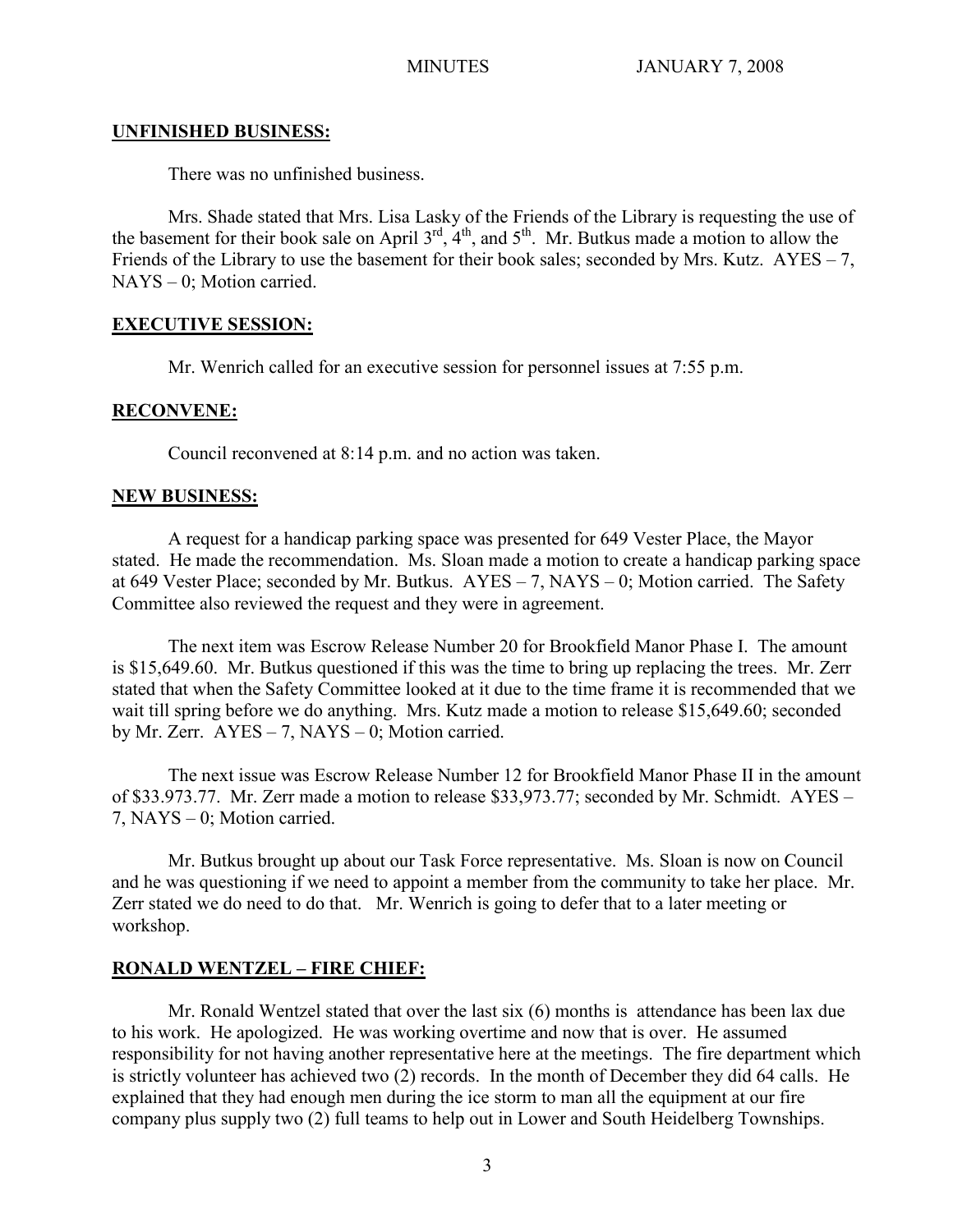# **RONALD WENTZEL – FIRE CHIEF (cont'd):**

The chassis for the new piece of equipment has arrived. It is having prep work done. KME has invited Council or anyone interested to tour their plant on a Saturday. They welcome everyone. The last item was the fire company received a grant for replacing some of their radios. They are going to be required to replace the radios as the County is going to narrow banding. The total project that was applied for which included radios, some lighting on the ladder, some safety head sets and some new hand units was \$38,900.00. They have been approved for \$28,000.00. He along with the other Chiefs will be meeting to see where they might be able to trim some items so it won't cost as much out of pocket.

# **BUSINESS:**

Mrs. Shade stated that the address for the Borough's website is [www.co.berks.pa.us/sinkingspring](http://www.co.berks.pa.us/sinkingspring)

Mr. Butkus questioned if Ms. Sloan should take Mr. Leiby's place on the Library Board till he reappoints the committees. Mr. Wenrich answered yes.

# **PUBLIC COMMENT:**

Mr. Biggs addressed Fire Chief Ron Wentzel. Chief Wentzel explained what the new utility vehicle will be used for. Through a grant we received breathing apparatus Chief Wentzel stated after Mr. Biggs questioned this as well. Chief Wentzel stated our equipment is up to par. Mr. Biggs questioned how may firemen does the fire company have. Chief Wentzel stated 30 to 35 people. Mr. Biggs asked him how he was so successful in having that amount of men. Chief Wentzel said they pay for their training out of the Relief Fund. They provide them with gear and a pager. There is no out of pocket money on their part. Mr. Biggs then asked how he keeps them. Chief Wentzel stated he is not sure; they all could leave at any given time. There is nothing keeping them. A discussion ensued. Mr. Biggs heard of something that is going around the Country to help keep the firemen. Chief Wentzel stated there are some financial things starting up. Chief Wentzel believes what Mr. Biggs is talking about is LOSAP. It is a retirement fund for volunteer firemen. After so many years as a volunteer fireman you receive almost the same benefits as say a Police Chief receives as an employee. Chief Wentzel stated that when their alarm goes off they become employees of the Borough. They are covered under the Borough's workman's comp. The only thing they don't receive is pay. This type of funding would allow retirement money to be paid for the volunteers. Mr. Biggs questioned if this has ever been discussed with our Council. Chief Wentzel stated it has never been discussed at a public safety meeting or Borough Council. Chief Wentzel is trying to get some information together to put in front of Council for the next budget prep. He would like to have a line item in the budget for 2009. Mr. Light stated we had talked about having some type of recognition for the firefighters. Mr. Zerr said this is not what they are talking about. It was discussed about having a banquet for them; however this was different. Mr. Biggs continued while we should institute this program. A brief discussion ensued. Chief Wentzel stated that he believes within the last six (6) months fifteen (15) people have joined our department. He continued to explain that they are a close knit family of firefighters. Mr. Biggs feels we should be looking into this further.